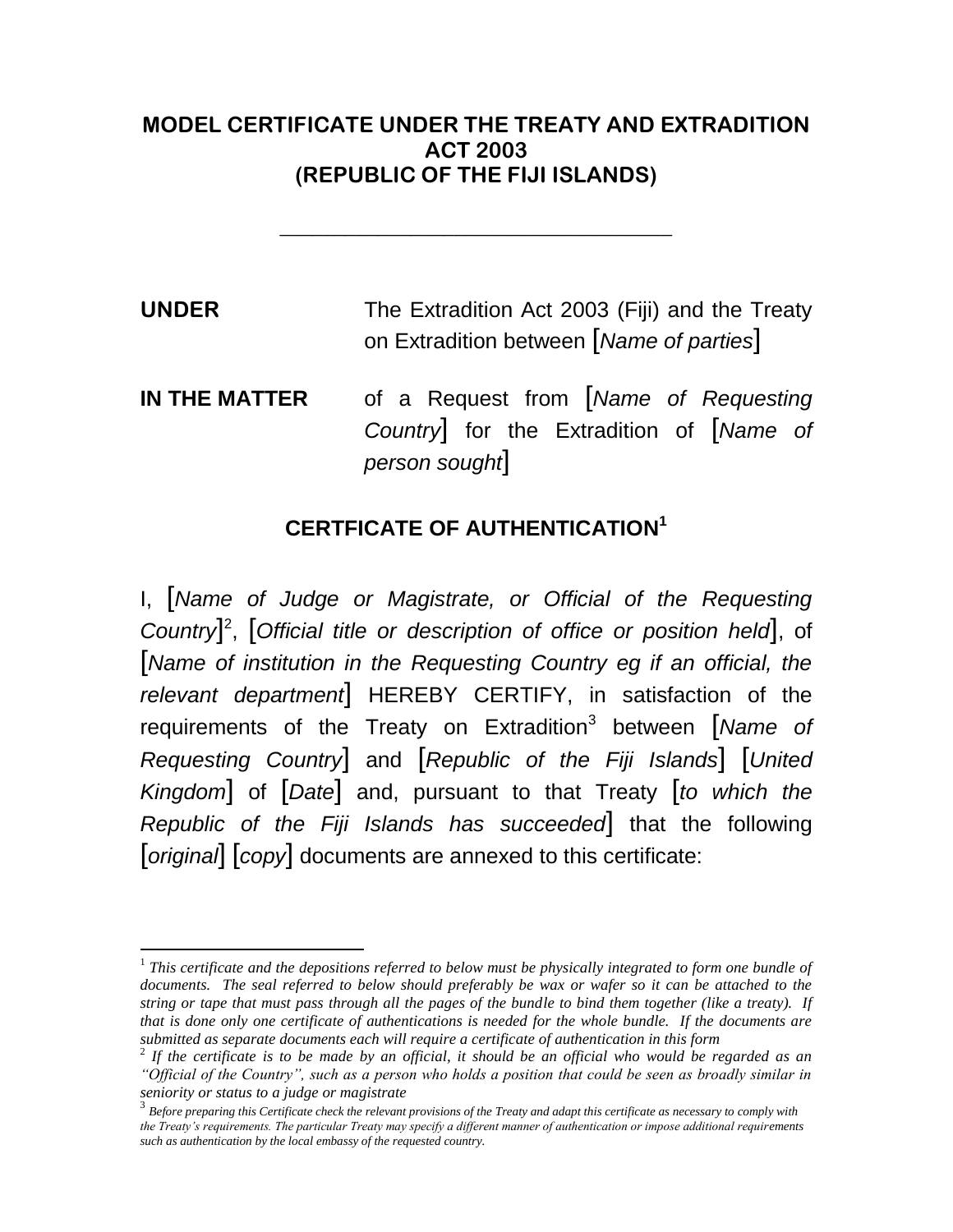[*List all the documents included in the particular bundle of documents, for example*:]

- 1. A copy of the Warrant of Arrest issued in [*Name of Requesting Country*] by [*Name of Court, Judge, or Judicial Officer*] for the arrest of [*Name of person sought*] for the offence of [*Specify the offence or offences*] (which is Exhibit No. [*Number*] to the deposition of [*Name of prosecutor*]) 4
- 2. The depositions of evidence<sup>5</sup> of the following persons: [*List the names of all the persons giving depositions in the order in which their depositions appear in the bundle of supporting documents. The first deposition should be that of the prosecutor. (If possible, the whole bundle of documents should be numbered consecutively on the right side. These numbers are in addition to the page numbers of the individual depositions*).]
	- 2.1 [*Full name of prosecutor, investigator or other official with knowledge of case*]
	- 2.2 [*Full Name of Witness One*]
	- 2.3 [*Full Name of Witness Two*]
	- 2.4 [*Continue as above for every person whose deposition appears in the attached bundle of documents*.]

[*Name of persons taking depositions*] was [*appointed as*] [*the position of*] [*State position held e.g. Judge of X Court*] and he/she is permitted by law of [*Name of Requesting Country*] to

 $\overline{a}$ 4 5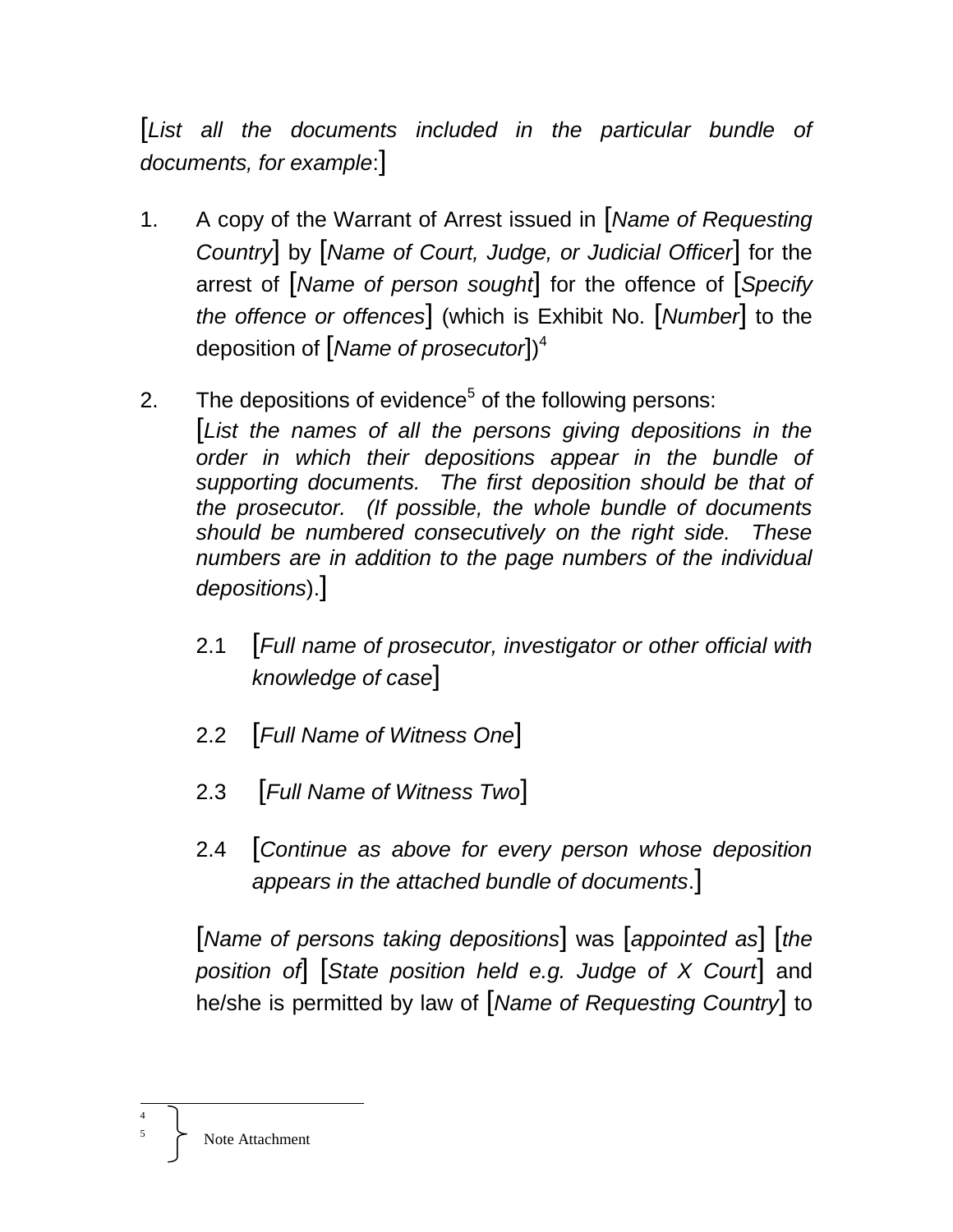take depositions in the form of [*Specify type of deposition as appropriate eg an affidavit or an affirmation*] 6

3. [*Specify any other documents included in the bundle. (For example, it is useful to include a one page alphabetical list of the witnesses, that sets out their role in the case and the pages on which their depositions can be found. Also the Treaty may specify that additional information is to be provided*.]

These documents are tendered in support of the request to the Republic of the Fiji Islands for the extradition of [*Name of person sought*] and are hereby authenticated.

In witness whereof is set the official seal of [*specify the type of seal*  that is to be affixed below<sup>7</sup>] and my signature

Dated in [*Place*] this day of 200<sup>\*</sup>

[Affix official seal of the person signing below $]^8$ 

> [*Judge or Magistrate or Official of Requesting Country signs here*]

[*Type title of the Judge or Magistrate or Official who signs above]*

\_\_\_\_\_\_\_\_\_\_\_\_\_\_\_\_\_\_\_\_\_\_\_\_\_\_\_\_\_\_\_\_\_\_\_\_\_\_\_\_\_\_\_\_\_\_\_

 $\overline{a}$ 6

8